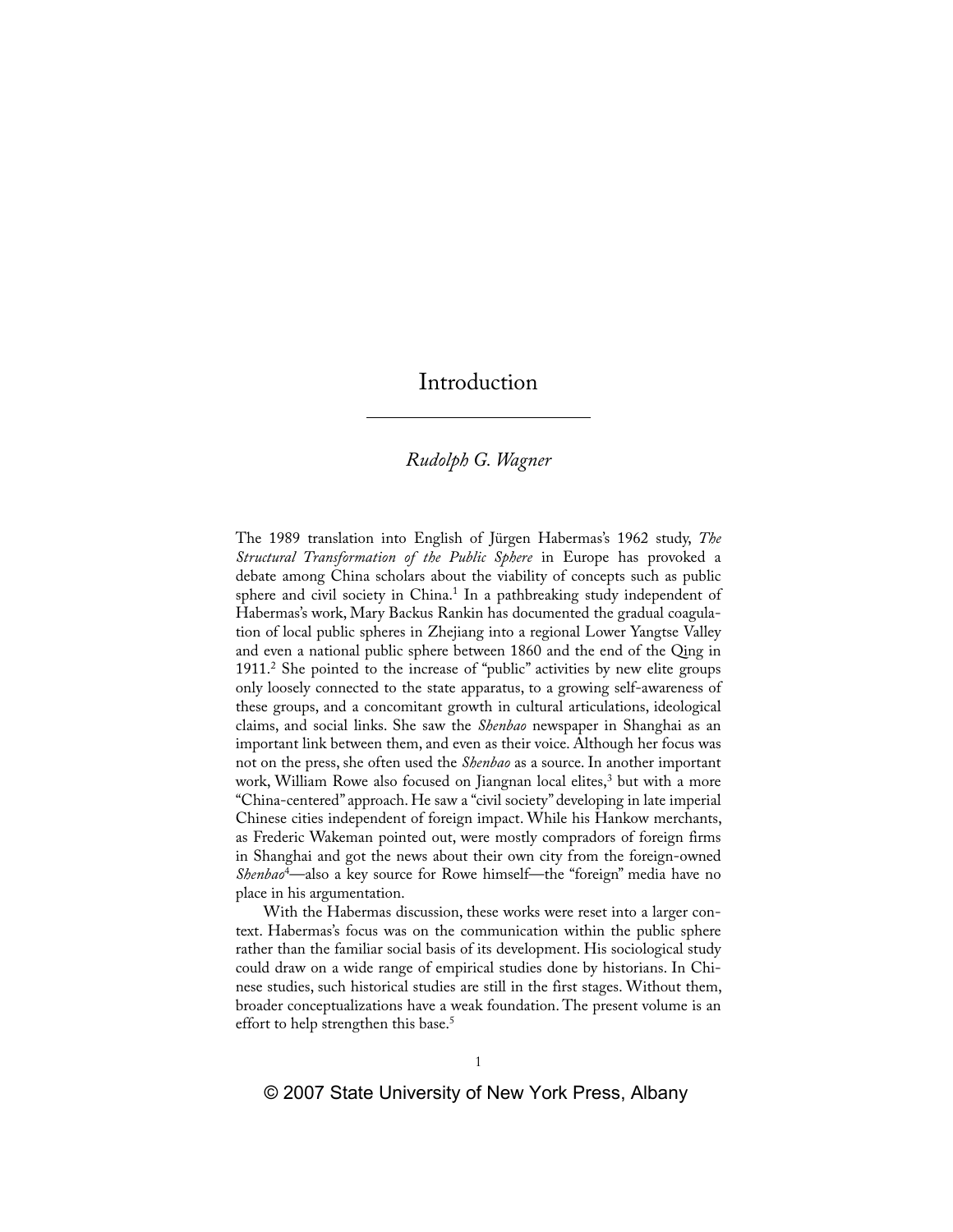Habermas had linked the public sphere with a distinctly European enlightenment agenda of a society speaking with its own voice independent of the state and with a critical edge against manipulation by modern monopolized media. In the 1990 Preface to a new German edition of his book, he revisited some of his earlier pessimism. The developments in Central and Eastern Europe seemed to show that even after decades of a fully monopolized propaganda press and certainly without being a "population used to freedom," people were able to use niches to craft the elements of a civil society strong enough to delegitimate a seemingly all-powerful authoritarian state.<sup>6</sup> To restrict the public sphere concept to Western Europe seemed too narrow. The PRC events in 1989 called for similar reflections.<sup>7</sup>

Habermas followed the Scottish enlightenment in defining civil society and the public as well as the public sphere of its deliberations in contradistinction to the state.<sup>8</sup> The state is the object of, but not a subject in, the debate. The state was not treated as an actor in the public sphere. The Chinese case here may serve to highlight a blind spot in this approach. Long before the first Chinese newspapers had made their appearance, the court had regularly released approved information and documents to the public. Although managed by private print shops, the resulting *Peking Gazette, Jingbao,* had to reproduce the entire release—and this without changes or addition of other texts. The early *Shenbao* editorials from the 1870s about the function of newspapers were quite right in saying that the *Peking Gazette* format reduced the flow of communication between high and low, between state and society, to a top–down dispensation. The flowering of Chinese-language newspapers in Shanghai since the 1870s, their distribution throughout the country, and their gradual but evident acceptance by a broad readership did not mean that the government gazette dwindled into insignificance as it did in many parts of Western Europe. The Chinese state continued to have a loud say in the Chinese public sphere. Whenever a central government had the actual strength to reduce legitimate public articulation to the state's voice, it did so, and it has done this most effectively since 1949. In China, the government gazette as well as other government media have been and are in fact the mainstream of public articulation; the existence of a multivocal press is perceived as the hallmark of a weak government unable to unify the minds of the nation. The elimination of the state from the public sphere seems also unsupported by the European record. Roger Chartier's work *The Cultural Origins of the French Revolution* (1990) shows to what extent the French state was active not just negatively as a censor, but proactively as a publicist, historian, polemicist, editor, and journalist.<sup>9</sup> In the Chinese case, things are even more complicated. Since the discovery of the newspaper as a tool of advocacy and propaganda by Liang Qichao in the last years of the nineteenth century, one generation after another of Chinese reformers and revolutionaries has followed in his footsteps. The claim that a newspaper is only the "tool of a class" such as the bourgeoisie, or of a power, such as an imperialist country, makes the notion of a free press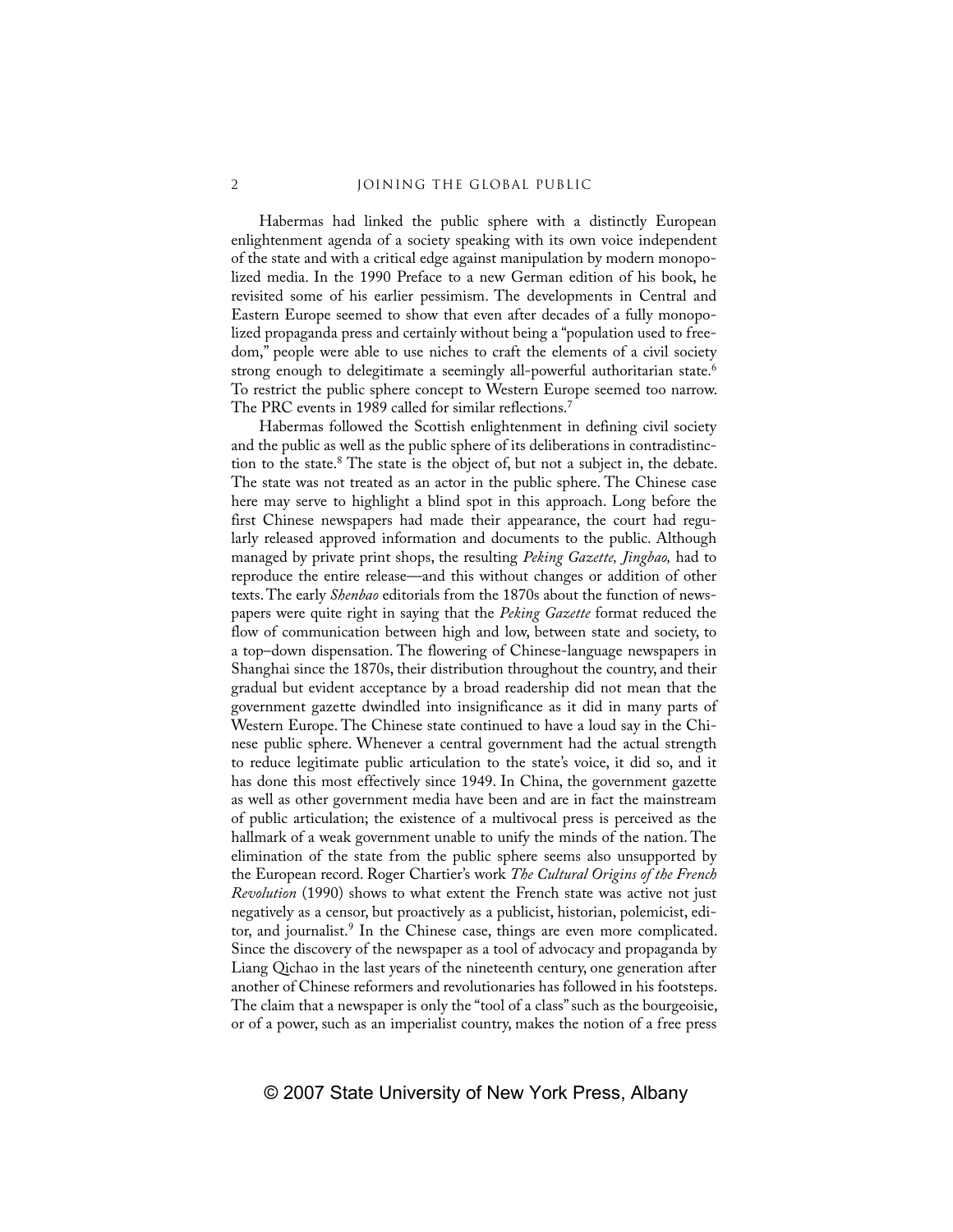into the camouflage of hostile intentions and has justified the use of this "tool" for CP proletarian propaganda and the advocacy of the interests of the "suppressed" country China. The official articulations in the PRC thus claim the combined authority of the voice of the state and that of the successful revolution. The ensuing elimination, within China proper, of "imperialist" public sphere enclaves such as Shanghai has effectively blinded the country, including its leadership, to its own situation. The costs have not been negligible. The worst man-made famine of the twentieth century was that of the Great Leap Forward in 1958–1961; as Amartya Sen has observed, one of the causes was the fragmentation of the information about "problems," so that no aggregate picture of the disaster could emerge. Another was the utterly surrealist reports in the papers about the ever more amazing breakthroughs in agricultural and industrial production.

Taking up some of the arguments made by China scholars since the early 1990s about the need to recognize the role of the state in the public sphere, I would suggest that we formalize this concept and reduce it to its functional value in a constellation not bound by a "bourgeois society."10 In this sense, the notion "public sphere" conceptualizes the space in which state and society as well as different segments of society articulate their interests and opinions within culturally and historically defined rules of rationality and propriety. The existence of a public sphere is a key constituent of a social order whose members do not resort to violence in each instance when conflict occurs.

In this formalized sense, a public sphere did exist in premodern China not only in fact but also in the social imaginaire of how things could be, should be, and had been in the utopian past when sages had ruled the land. It appears in such notions as the "thoroughfare for articulation," *yanlu* 言路, the way for open articulation to the emperor by society and lower officials of critical opinions concerning the state and its officials. It was a standard remonstrative figure of speech that this thoroughfare had to be kept open so as to prevent dynastic collapse. In the opposite top–down direction it is operative in the notion of *hua* 化, the moral 'transformation' and resulting spiritual unification of the people through the *acta, verba,* et *gesta* of the emperor and his officials. The broad acceptance on the other hand, during the late Qing and Republican periods as well as in Taiwan since 1988, of a multivocal press signals the presence at least of conflicting cultural values concerning the public sphere in the Chinese world. In this respect, the study of the initial phase of Chinese-language newspapers is far less antiquarian than it seems.

As different forces tried to fashion this sphere and their own role in it after their own aspirations, dramatic shifts occurred. The Opium War, and with it the establishment of the treaty ports, especially of Shanghai and the crown colony of Hong Kong, mark such a shift. In these exclaves, a Chinese-language press developed which offered a platform for articulation in the wider Chinese public sphere. Eventually, Shanghai also became *the* haven for the formation of nongovernmental social organizations such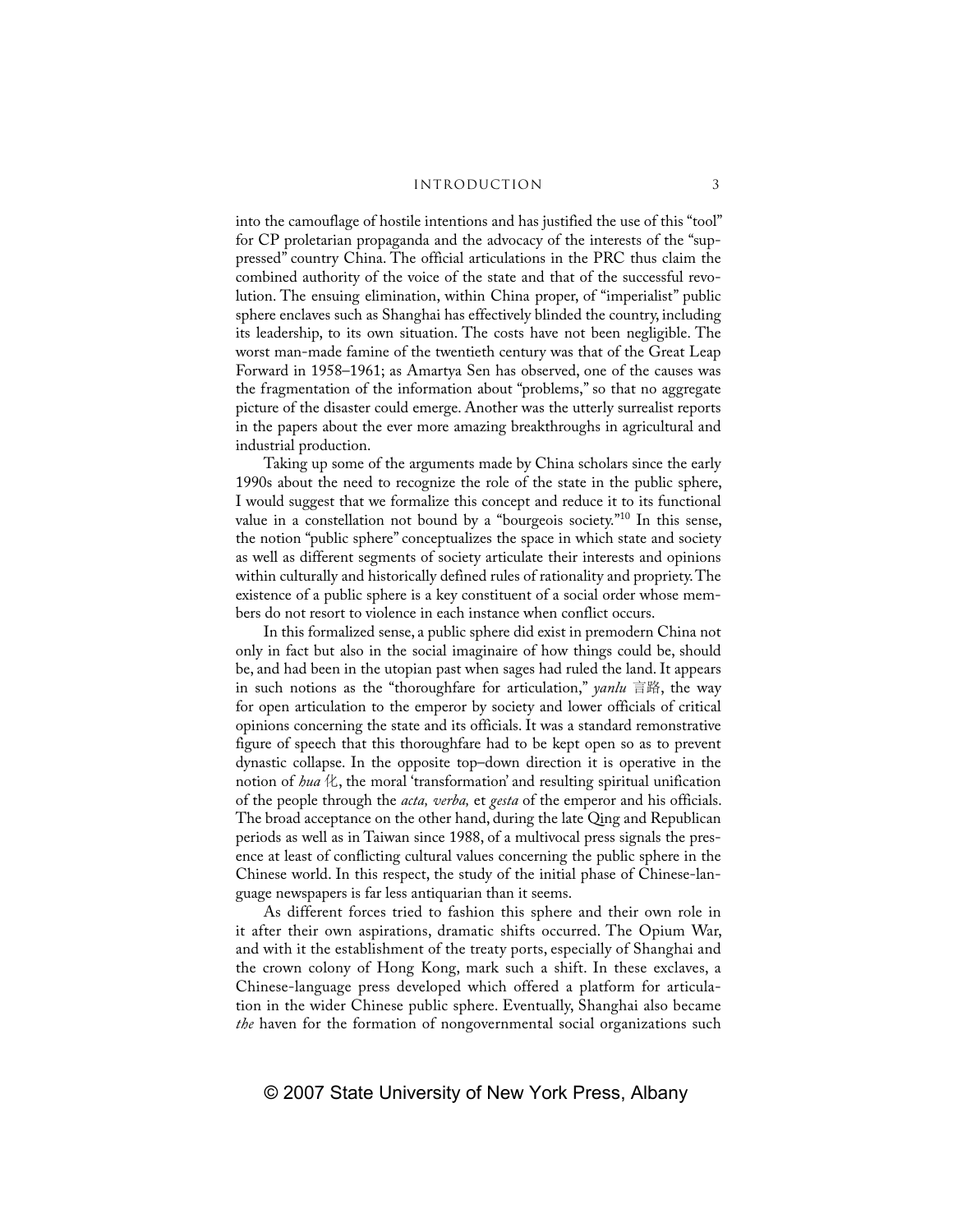as political parties, unions, or chambers of commerce. These enclaves were hybrid spaces, populated by people who would describe themselves as Chinese, and run by people who would not. Eventually, they adopted a joint identity as Shanghairen/Shanghailander that was based on their operating in the same urban space and mode, not their ethnic, linguistic, or cultural background. In the interaction between the two groups, a new structure for the public sphere arose that drew on both traditions. The studies presented here explore this new structure.

Testing the viability and validity of the public sphere concept in late nineteenth-century Shanghai and China highlights still other aspects that have been overlooked in the European case. Three additional areas could be marked as follows.

The public sphere:

- 1. is not coterminous with the nation but essentially transnational and international.
- 2. is not homogenous, but shows marked spatial differences in the degree of openness and "civilized rationality."
- 3. does not restrict articulation to a high and rational range of discourse and the segments of society able to generate it. It makes use of the entire span of forms of articulation and behavior at the disposal of different segments of society, of different "publics."11

Habermas, for one, treats the public sphere as being coterminous with a community within national borders. By any standard of volume, importance, quality, or influence, however, the overwhelming majority of Chinese public sphere articulations in any medium between 1870 and the Second World War was, and could only be, published in a foreign-run exclave on Chinese soil, Shanghai. With the 'liberation' of Shanghai in 1949 and the self-enclosure of China into the socialist bloc through internal measures and external boycott, the internal Chinese public sphere collapsed into a unified party articulation supervised by the Communist Party Propaganda Department. Since then, Hong Kong as well as foreign-based radio stations continued—albeit in a greatly reduced form—to play the role of Shanghai. The information and opinion provided in these exclaves, however, are—and remains down to the Internet and World Wide Web of our days—a core ingredient of the Chinese public sphere. A look back to eighteenth-century France shows the same structure. Without reference to Habermas's work, Robert Darnton has demonstrated that nearly all the works considered important indicators and even harbingers of the French Revolution, from Diderot's *Encyclopédie* to little porn pamphlets against Marie Antoinette, have been printed in Neuchâtel or Leiden beyond the French borders.<sup>12</sup> It is no accident that all the newspapers discussed in this volume, and these are indeed the most important for their genre and time, were published in either the Shanghai Foreign Settlement or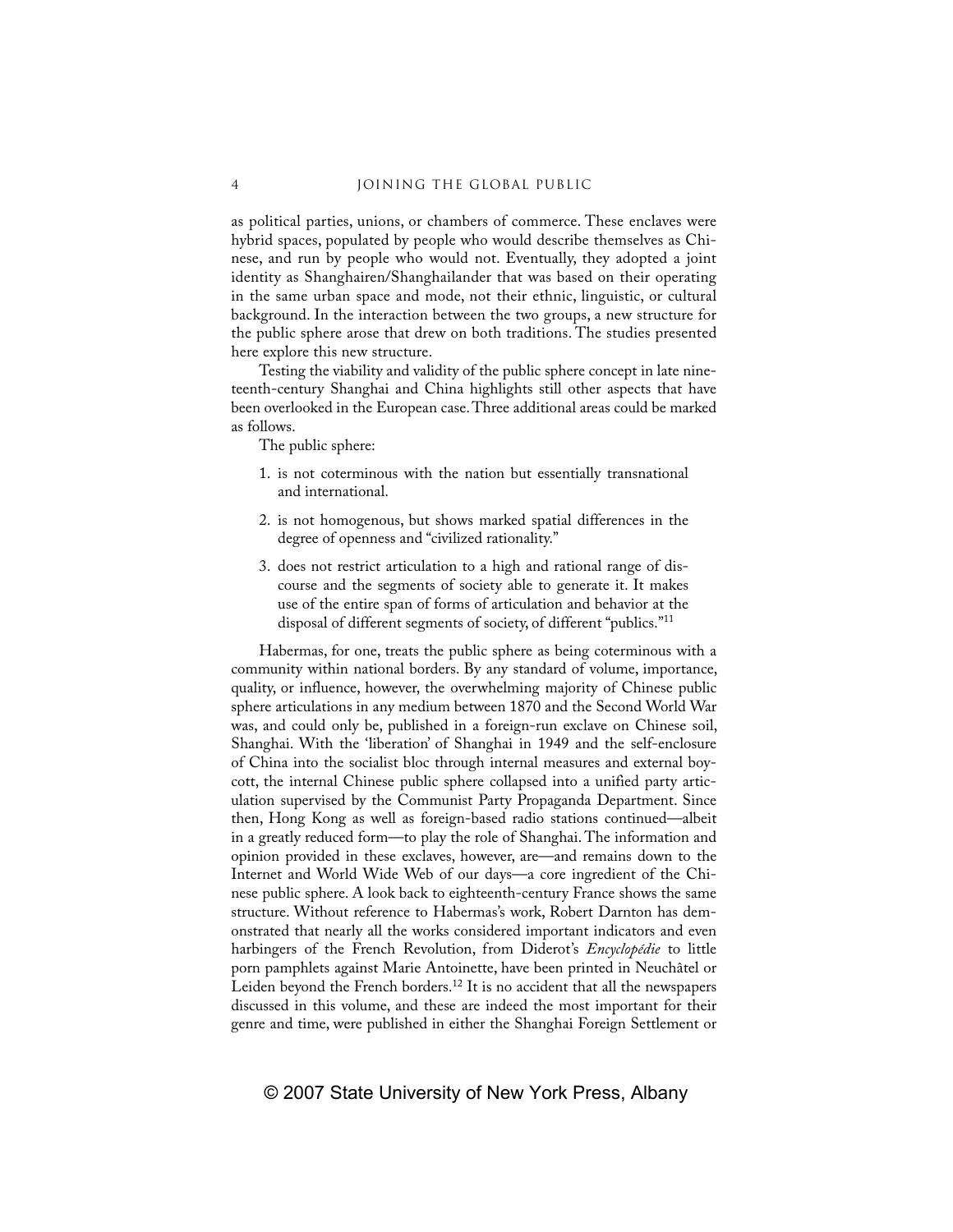in the British crown colony of Hong Kong; and that most of the key players were either bona-fide foreigners or Chinese with strong links to and protection by the outside world.

This globalizing public sphere again is not without its particular structures. Since the middle of the nineteenth century, China has been decentered. The trajectory to be followed, today called modernization, was defined in centers far beyond its borders. Chinese knowledge about these distant centers was generally shallow, which made for an essentialist, dehistoricized, decontextualized, and utilitarian perception. The very institution of the newspaper came in this package of successful modernization as a core ingredient promising information flow in society as well as rational and effective handling of conflict. The internationality of the emerging 'modern' Chinese public sphere is thus not just a matter of its core being situated in Shanghai and, to a lesser degree, Hong Kong, its being manned by a special brand of internationalized actors, and its inclusion of foreign news as relevant for Chinese foreign relations as well as models for China's development. The very institutions of the modern public sphere such as newspapers or civic associations together with their rationales have initially been brought in from outside (and to a degree have kept this foreignness to this very day). Within the Qing territory, we might see the formation of regional elites in different regions—even their gradual merger into a cohesive network—but the locus of their communication was to an overwhelming degree Shanghai. Shanghai at the same time had the largest concentration of members of these new elites. Seen from the media and social association side, it makes little sense to speak of a Chinese public sphere during the late Qing. Shanghai was not just the place from which the media emanated; it was at the same time the locus of Chinese modernity.13 Media coming from Shanghai could and did bank on this prestige of the town, whether they dealt with high politics, courtesan entertainment, or proposals for social and institutional change. The modern Chinese public sphere spread from Shanghai and retained an extremely uneven density for many decades to come.14 This uneven distribution came with great differences in handling conflicts. The openness of the *Shenbao* pages for different opinions privileged a "rational" and nonviolent debate.

The enlightenment and/or propaganda agenda in studies of newspaper history has for many years led to a neglect of popular but no less influential and important forms of articulation. While this misbalance has gradually disappeared in studies of Western newspaper history—probably in reaction to the evident impact of the modern tabloids—there is little of this in Chinese studies. The emphasis has been to this day on the advocacy press, which is seen by PRC authors as the legitimate ancestor of the modern Party papers. This emphasis began with the first propagator of this type of press, Liang Qichao. In his view, there is no Chinese press to speak of before 1895 because what was there before was purely commercial and furthermore under the financial control of foreigners. As a consequence, neither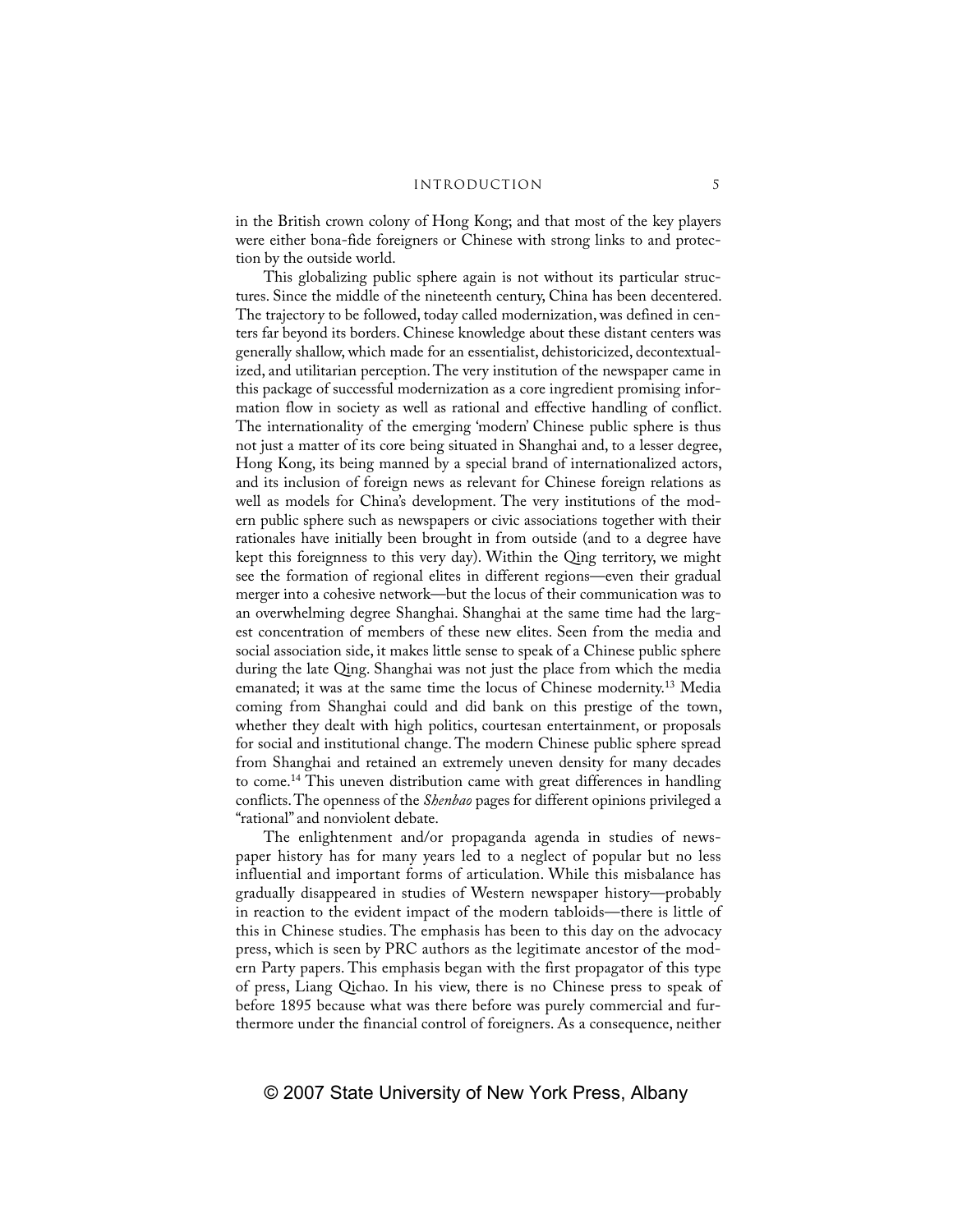the commercial papers nor the large entertainment press has received more than cursory attention, and, if so, exclusively under a political perspective. In this reading, the early *Shenbao* can only be an instrument of reactionary imperialist interference into China's internal affairs. The standard proof is the critical attitude of Huang Xiexun, the editor of the *Shenbao* during the Hundred Days Reform in 1898, toward one of the leaders, Kang Youwei, a man now officially sanctioned as having been at the time a progressive bourgeois reformer. During harder phases of class struggle in the PRC, even the bona-fide Chinese proprietor and editor of the paper during the 1920s, Shi Liangcai, became a bourgeois reactionary.15 The illustrated paper *Dianshizhai huabao,* in its turn, is reduced to an archive of illustrations of social and political scenes depicted from an often politically questionable perspective. And the plethora of small-format tabloids of the late Qing and Republican era, *xiaobao,* is neglected to the point that, to this day, just one single article in Chinese provides some overview.16

The founding decades of Chinese-language papers before 1900 have been written out of Chinese history by Chinese writers; because these papers have been written in Chinese by Chinese, and were read by Chinese, they have not found a place in the studies on the Western presence in China either. A classical case is the figure of Ernest Major, whose role was pivotal since 1872 in making Shanghai the media and print capital of China for the next seven decades. Still, this has not earned him even a modest place in either Chinese or Western handbooks of knowledge.

Given the size and importance of the work still to do in mapping the structure of the Chinese public sphere with its historical changes, revolutions, cataclysms, and varying densities, the contributions the studies in this volume will be able to make is modest enough. They will not all of a sudden create a rich, solid, and specific basis for broad and daring new conceptualizations. What they do, however, is probe the viability of different methodological approaches in the study of this exceedingly voluminous and difficult material; map some of the core features of the newspapers in the decisive initial phase when the basic parameters were set; and open the view to the broad spectrum of public articulations in this period through the inclusion of research about the illustrated and the entertainment press. They set out to open up a rich, diverse, and fascinating record of archival and printed, textual and visual, Chinese and Western sources, most of which are introduced and presented here for the first time in any language.

The new media had to be given a place in a Chinese order of things acceptable to the implied readers so that they had the necessary cultural cachet to legitimately claim attention and secure a place on the market. This place in the social imaginaire was secured through argumentations on the highest rhetorical level, ideally in the form of editorials and prefaces, as well as through strategies of cultural packaging, which retained the thrill of the new and global while presenting it in a more or less familiar garb.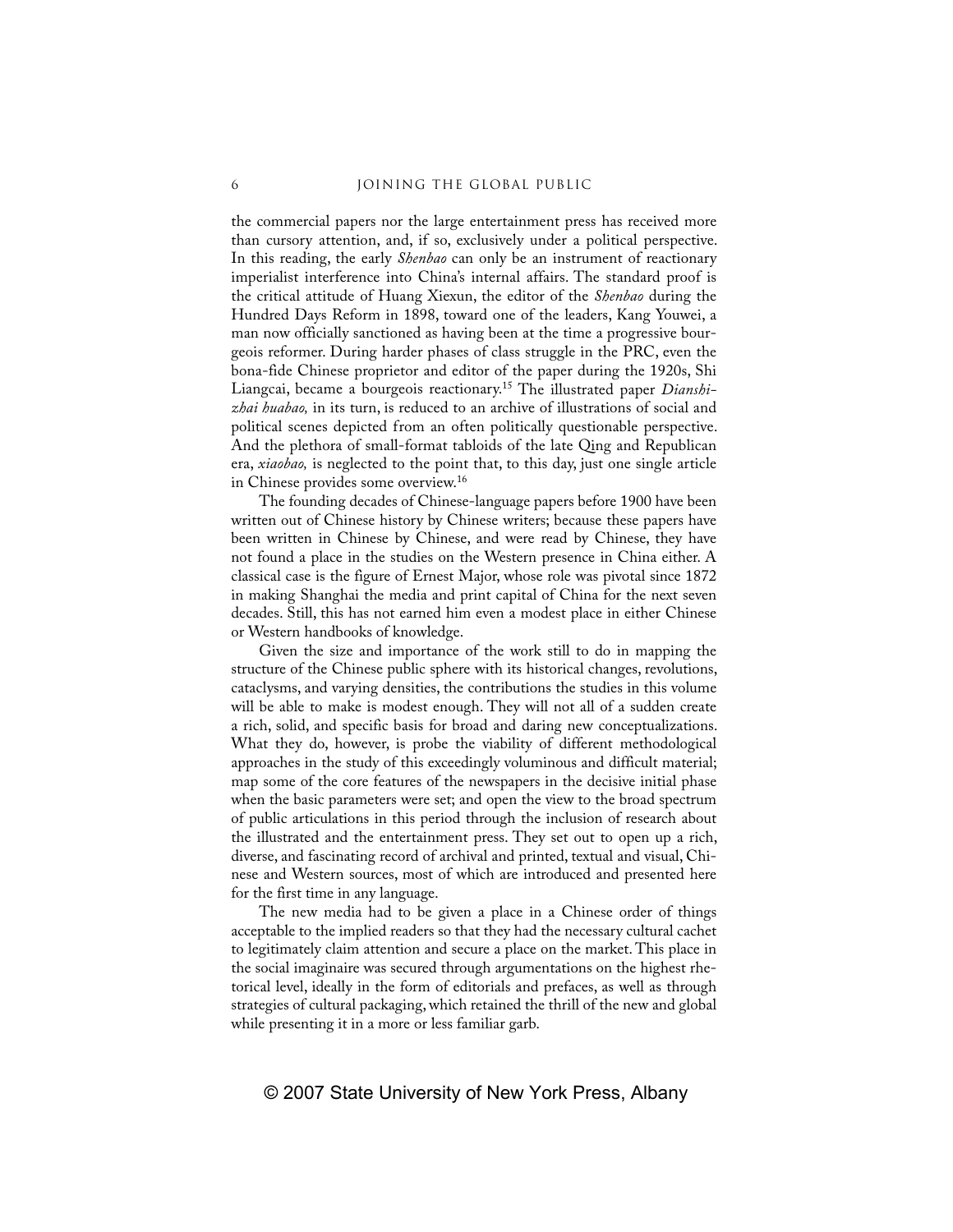#### INTRODUCTION 7

It might be argued that readers really only cared for the news, the pictures, and the gossip in the *Shenbao,* the *Dianshizhai huabao,* and the *Youxibao,* and not for these rhetorical exercises. The repeated efforts at situating these papers in the Chinese imaginaire tell another story. In the case of the *Shenbao,* editorials set out to prove that the paper was the modern technical facilitator of the old Chinese ideal of unimpeded communication between high and low, the court and the people, state and society; in the case of the *Dianshizhai huabao,* the introduction advocated a realist turn in the use of graphic arts to illustrate strange things from all over the globe; and in the case of the entertainment papers, the texts offered an indirect reflection on social ills through the depiction of the Shanghai courtesan world to fill out the new leisure space in the weekly timetable of the city's inhabitants.

The cultural packaging was no less important. The evidence again are the constant changes in the ever renewed attempt to get the better fit, whether in format, use of calendar, language levels, rhetorical devices, handling of relationships with readers, or engaging in societal affairs such as the *Shenbao*'s long-standing attacks against the use of opium, the *Dianshizhai huabao*'s collection of money for the victims of a flood, or the *Youxibao*'s organization of the first "democratic election" in China—that of the most attractive courtesan voted on by the habitués of the Shanghai courtesan houses. These newspapers operated as individuated actors in the Chinese public sphere with all the nervousness and attention paid to their public image and acceptance as affecting their market success.

Barbara Mittler's chapter puts a strong emphasis on the analysis of the argumentative, rhetorical, and cultural strategies involved in setting up the first Chinese newspaper deserving this name. The idealizing language about the purport and role of newspapers in nineteenth-century European encyclopedias is introduced into China and recontextualized into an equally idealized picture of Chinese antiquity, but with a marked difference. While all over Europe the press was in fact subjected to a variety of constraints from censorship to market competition and financial control, the Shanghai City Council had no such institutions whatsoever. The only laws applying were the libel statutes in the law books of the different nations with consulates in Shanghai, but this was a dull instrument and it was hardly ever tried. In the Shanghai exclave existed, institutionally spoken, the freest press altogether, and this in a country where the court claimed the most exclusive monopoly in discussing state affairs. The problem the *Shenbao* had to deal with was not censorship, but gaining acceptance by Chinese readers without abandoning the thrill and promise of the new media.

Natascha Gentz Vittinghoff 's prosopographic chapter of the first generation of Chinese journalists proceeds along the lines of historical sociology. It takes on the standard tropes claiming that there was a lack of interest and respect for newspapers before 1895, and that these were effusions by people of little quality who, having failed to succeed at the imperial examinations, offered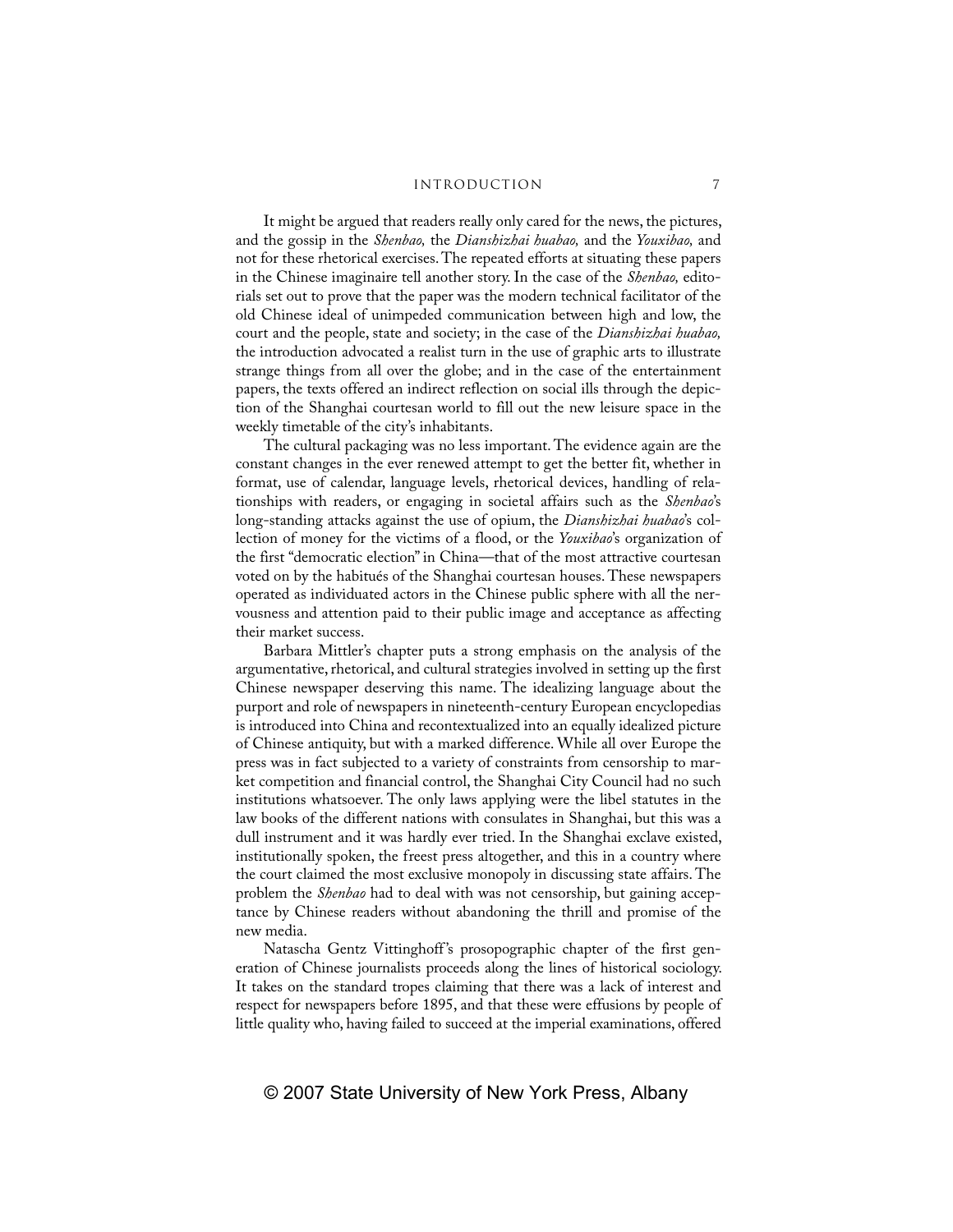their services to foreigners to vent their frustration through slanders against Chinese scholars and officials. This study shows a first new 'modern' class in the forming, a class of intellectuals and journalists, of educated people who shared a common background of some connection with missionary or other foreignrelated institutions and schools, and would link up regionally and eventually nationally independent of their place of origin in the sojourner cities of Shanghai and Hong Kong. These people have education, knowledge, and social status. They were the first to realize the new options coming with the change in the polity and the relentlessly growing global involvement of China.

Wagner and Kim deal with the first and superbly important Chinese member in the world league of illustrated papers, the *Dianshizhai huabao* (1884–1897), another product of Ernest Major's *Shenbao* company. Using a cultural studies approach, Wagner traces the origins of this paper in the context of a general and global shift toward the image as the core feature of the media, a shift in aesthetic preference toward the specific, and a valuation of common folk as potentially newsworthy items. Elements of this new visual empire are such things as lithograph forerunners of national emblems and propaganda posters. The development of a stable group of newspainters with compatible style and focus around this paper shows features similar to the journalists studied by Natascha Gentz.

Kim's study refuses to accept the selective perspective on the *Dianshizhai huabao* as an archive for a particular view of late Qing social history. It operates with the assumption that knowledge of an order of magnitude, even if no exact numbers might be available, is infinitely more than nothing; it proceeds to effectively map out a highly specific profile of this first and most successful illustrated paper, of its thematic and regional selection, implied readership, and graphic strategies. A mentalité of the implied reader emerges that is infinitely more complex and less reducible to urban rationality than studies have hitherto been willing to take into account. The study directly links the implied reader with the real historical reader. This link is not, in itself, a given. In the particular case, however, it is the market that forms the link. The implied reader of the text and illustrations must be a close relative to the real reader because only this could provide the motive for the latter to buy the *Dianshizhai huabao.* The paper's market success and duration are proof that this is what readers did.

Catherine Yeh offers a highly contextualized cultural study of the new and specialized entertainment papers developing in Shanghai after 1895 with a focus on the *Youxi bao* (Entertainment) and the *Shijie fanhua bao* (World Vanity Fair). This press started to blossom as an ironical comment on a time that saw the flourishing of the Shanghai culture of leisure against the background of the Sino-Japanese War and the efforts at, and the failure of, the reform of 1898. The new entertainment papers and their success signal that the grand concerns of the nation, which our history books tell us were the only concerns of all relevant figures at the time, had to settle into an uneasy accommodation with concerns about the best way to spend the new urban leisure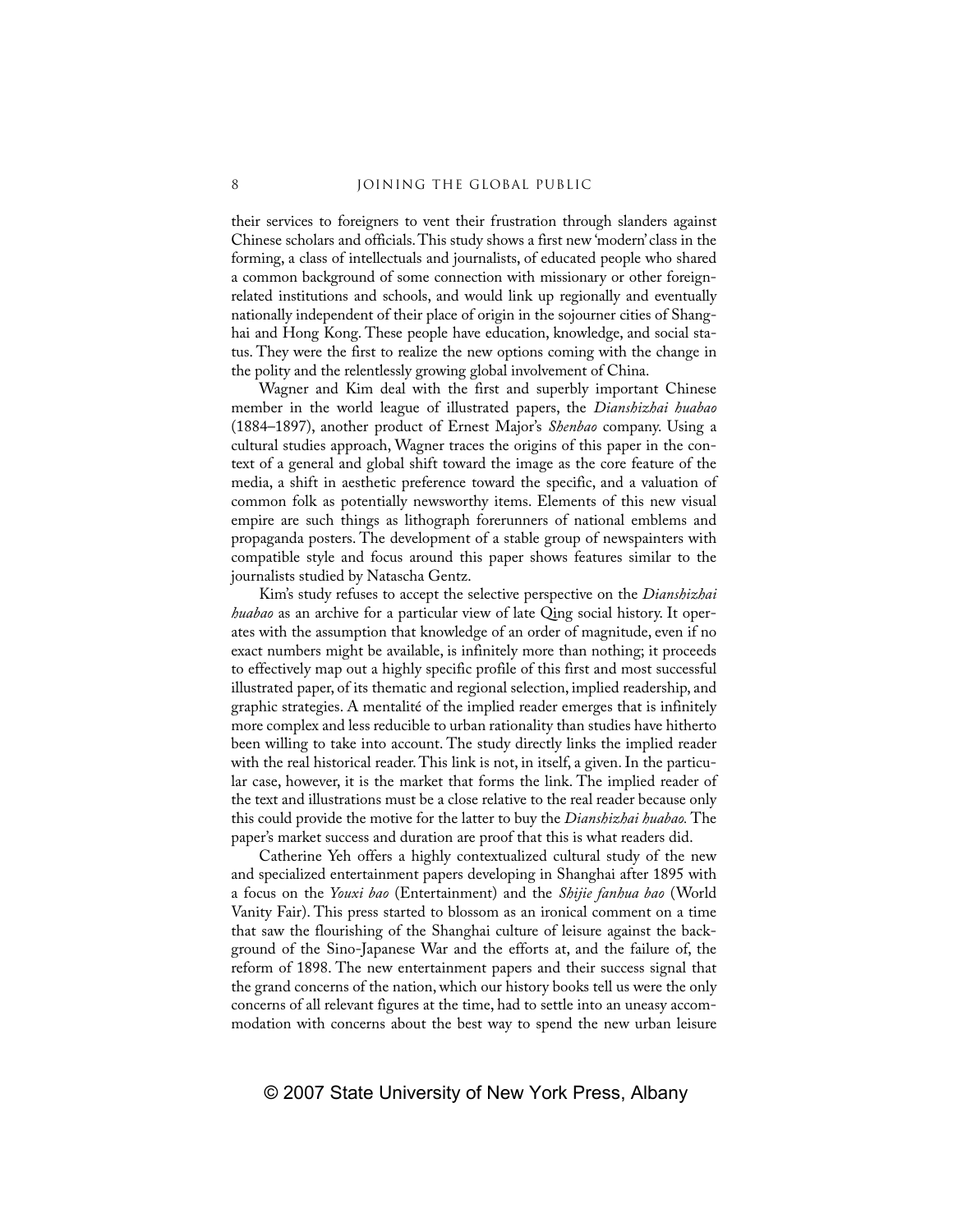#### INTRODUCTION 9

time, and with the news that the four top courtesans had agreed on a day to highlight the beginning of the fall season by donning new hats. Li Boyuan, the editor putting these seemingly light papers together, figures with his novels, some of which he serialized in his papers, as one of the fiercest social critics of the time; at the same time his papers become the media through which the Shanghai courtesan and the opera singer get on their way to become public and national stars—and this years and even decades before the first political personalities would rise to comparable levels.

Altogether, the chapters share an agenda of offering broadly based empirical research. They do not shy away from presenting falsifiable translations of their key evidence to provide the basis for an informed disagreement and show the way in which the topics under consideration were discussed and narrated. They try to avoid being hampered by fashion in either source evaluation or argument, to make the best of approaches developed in other fields of the humanities, and to arrive, in a controlled and falsifiable manner, at broader conceptualizations.

#### NOTES

1. Jürgen Habermas, *Strukturwandel der Öffentlichkeit: Untersuchungen zu einer Kategorie der bürgerlichen Gesellschaft,* Frankfurt: Luchterhand, 1962; id., *The Structural Transformation of the Public Sphere: An Inquiry into a Category of Bourgeois Society,* translated by Thomas Burger with the assistance of Frederick Lawrence, Cambridge, Mass.: MIT Press, 1989. The French translation came at about the same time. Jürgen Habermas*, L'éspace public: archéologie de la publicité comme dimension constitutive de la société bourgeoise,* traduit de l'allemand par Marc B. de Launay, Paris: Payot, 1988. F. Wakeman, "The Civil Society and Public Sphere Debate: Western Reflections on Chinese Political Culture," *Modern China,* 19.2 (1993), pp. 108–138, and other articles in the same issue. R. Wagner, "The Role of the Foreign Community in the Chinese Public Sphere," *China Quarterly* 142 ( June 1995) argues for the transnationality of the "Chinese" public sphere. Thomas Metzger, *The Western Concept of the Civil Society in the Context of Chinese History,* Hoover Essay #21, Stanford: Hoover Institution, 1998, argues that twentieth-century Chinese elites have not accepted the "bottom-up" notion of a civil society capable of order and morality without the strong guidance of the state. The theoretical discussion "Civil Society and China" was introduced to Chinese audiences in a journal edited by PRC scholars in Hong Kong. *Zhongguo shehuikexue jikan* (Hong Kong) 3 (1993), pp. 5–62.

2. Mary Backus Rankin, *Elite Activism and Political Transformation in China. Zhejiang Province, 1865–1911,* Stanford: Stanford University Press, 1986.

3. William Rowe, *Hankow: Commerce and Society in a Chinese City,* Stanford: Stanford University Press, 1984; id., *Hankow: Conflict and Community in a Chinese City, 1796–1895,* Stanford: Stanford University Press, 1989.

### © 2007 State University of New York Press, Albany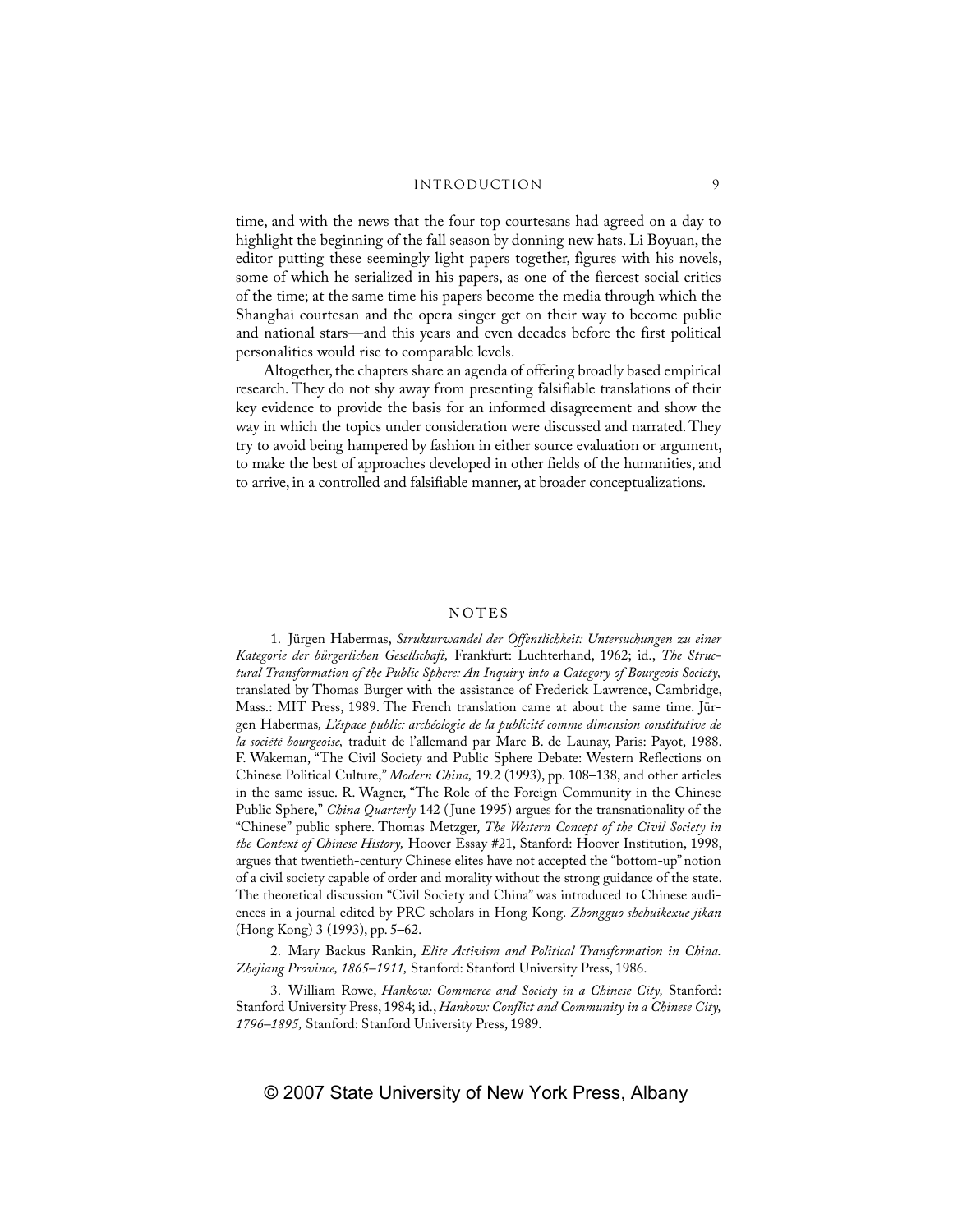4. F. Wakeman, "The Civil Society and Public Sphere Debate: Western Reflections on Chinese Political Culture," *Modern China,* 19.2 (1993), pp. 108–138.

5. For other studies from the Heidelberg group, see Andrea Janku, *Nur leere Reden: Politischer Diskurs und die Shanghaier Press im China des späten 19. Jahrhunderts,* Wiesbaden: Harassowitz, 2003; Natascha Vittinghoff, *Die Anfänge des Journalismus in China (1860–1911),* Wiesbaden: Harassowitz, 2002; Barbara Mittler, *A Newspaper for China? Power, Indentity, and Change in Shanghai's News Media, 1872–1912,* Cambridge: Harvard University Press, 2004. For recent studies on post-1900 developments, see also Terry Narramore, "Making the News in Shanghai. *Shenbao* and the Politics of Newspaper Journalism 1912–1937," unpubl. Ph.D. dissertation, Australian National University, 1989; Joan Judge, *Print and Politics: Shibao and the Formation of the Public Sphere in Late Qing China,* Stanford: Stanford University Press, 1996.

6. Jürgen Habermas, preface to the 1990 German edition of his *Strukturwandel der Öffentlichkeit,* Frankfurt: Suhrkamp, 1990, p. 47. The Central European developments of the 1980s again are radically different from those in China. See David L. Wank, "Civil Society in Communist China? Private Business and Political Alliance, 1989," in John A. Hall, ed., *Civil Society: Theory, History, Comparison,* Cambridge: Polity Press, 1995, pp. 56–79.

7. David Strand, "Protest in Beijing: Civil Society and Public Sphere in China," *Problems of Communism,* May–June 1990, pp. 1–19. The development of "private" enterprise and NGOs in the PRC since the 1990 has prompted similar forays. Gordon White, *In Search of Civil Society: Market Reform and Social Change in Contemporary China,* Oxford: Clarendon, 1996; Timothy Brook and B. Michael Frolic, eds., *Civil Society in China,* Armonk: M. E. Sharpe, 1997.

8. The German term "Öffentlichkeit" means both—the public sphere as well as its actors, the public.

9. Roger Chartier, *Les Origines Culturelles de la Revolution Française,* Paris: Seuil, 1990. English edition 1991. This public nature was questionable not just for China, but also for Europe. Reinhart Koselleck, *Kritik und Krise: ein Beitrag zur Pathogenese der bürgerlichen Welt,* Freiburg: K. Alber [1959], shows the importance of the secretive Rosicrucian lodges as a forum of the public. Literary associations and private correspondence played a similar role in nineteenth-century China.

10. For a similar point with different arguments, see Philip Huang, "'Public Sphere'/'Civil Society' in China? The Third Realm between State and Society," *Modern China* 19.2 (April 1993), pp. 216–240. On the premodern Chinese public sphere, see R. Wagner, "The Early Chinese Newspapers and the Chinese Public Sphere," *European Journal of East Asian Studies* 1(2001), pp. 1–34.

11. Habermas hinted at some of these points in his Preface.

12. Robert Darnton, *The Literary Underground of the Old Regime,* Cambridge, Mass.: Harvard University Press, 1982.

13. Followed in importance by Hong Kong, Tianjin, and later Japan and the Huaqiao communities.

14. In many third world countries, a "dual economy" has developed that concentrated the "modern" sector in one internationally linked place. In this sense I speak of a "dual public sphere" in China.